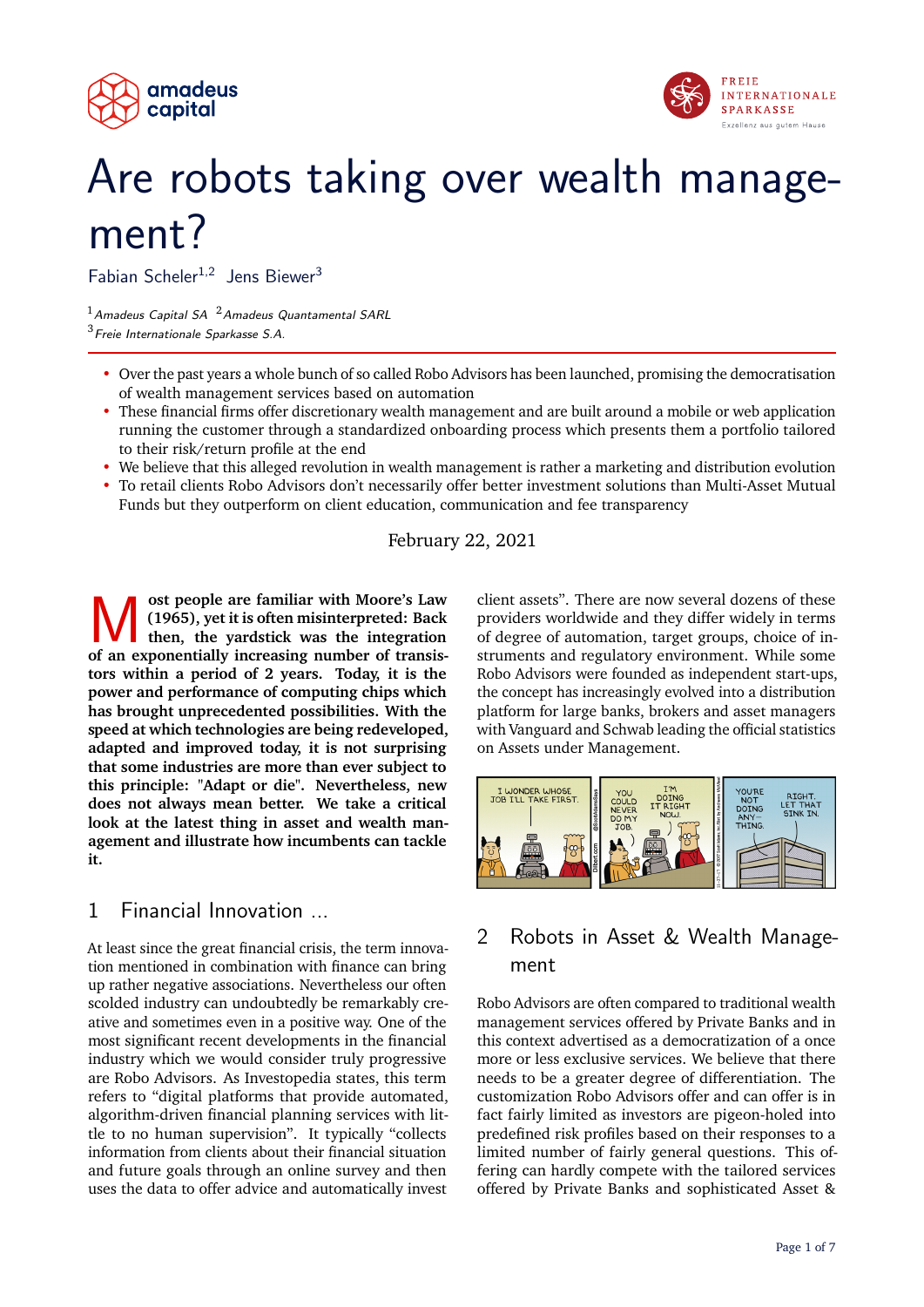Wealth Managers to High-Net-Worth Individuals that take into account are wide range of factors affecting the clients needs including individual preferences and constraints, tax optimization, residence issues and family constellations. Nevertheless before leaning back in relief, Private Bankers should keep in mind a study by Deloitte from 2016 showing that no less than 49% of High-Net-Worth Individuals worldwide would consider to trust Robo Advisors at least with some of their wealth (see Deloitte, [2016\)](#page-6-1). We believe that firms in the segment need to respond to this thread with clear differentiation in terms of customization and services but also by integrating the technology used by Robo Advisors to complement their existing offering with a sufficiently attractive digital experience.

Obviously though, this is not the market segment that Robo Advisors primarily target; their financial solutions are usually available starting with investments in the low five-digit range. As research by Deutsche Bank (DB Research, [2020\)](#page-6-2) pointed out the average user of a Robo Advisor in Germany is a man in his mid 40s with above average education and significantly above average salary. Findings are similar for the US where investments in the capital markets are way more common due to their role in the country's retirement system. This clientele is not served by Private Bankers and Wealth Managers but has most likely received financial advice (of often questionable quality) from traditional Retail Banks. Compared to these services, Robo Advisors offer a range of key advantages:

• **Ease of Access**

Visiting a bank branch is not exactly a popular amusement and for retail investors not familiar with financial markets, the experience can even feel a bit intimidating. Rapidly declining numbers of bank branches make the 24/7/365 availability of mobile and web apps provided by Robo Advisors even more attractive.

#### • **Simplicity and comprehensibility**

According to our experience it's not unusual especially in Europe to meet highly educated professionals who are not familiar with even the most basic concepts in financial markets. In this context the extensive volume of information provided by many Robo Advisors including nicely animated explainer videos and presentations can be extremely helpful and a major advantage also compared to Mutual Funds. On top of this going through a nicely programmed, and highly efficient onboarding process tends to be more entertaining than having to respond to rather personal questions in a face to face meeting.

#### • **Cost efficiency and transparency**

Many Robo Advisors advertise the low cost of their usually ETF based products and provide detailed breakdowns of the different components driving the so-called Total Expense Ratio (TER). Some

firms offer solutions for all-in fees of 40bp to 50bp covering management, trading and other fees only adding the fees charged by the ETFs used (often around 20bp on average). From a consumer point of view this open handling of fees and the especially compared to traditional advisory significantly lower management fee is probably the best achievement of this industry. In contrast to this it is an open secret that even the Total Expense Ratio often doesn't include all costs and in the worst case funds still charge front or back loads of 4% or 5%.



**Figure 1:** *Typical product cost breakdown (TER of ETFs used) Source: Amadeus Capital*

To cut a long story short, there is a lot to like about Robo Advisors and we are quite enthusiastic about some of the offerings we have found in this market. Nevertheless, having said that, let's compare the offering with the best and most popular alternative traditionally available to clients in the same segment: Multi-Asset Mutual Funds.

## 3 The iPhone of Investing?

When Apple launched the first iPhone in 2008, it stood out, not only because of its attractive design and new user interface but also because it was literally the only phone produced by the company. Nokia, Sony Ericsson or Motorola offered hundreds of different devices with various configurations, a product jungle designed for clients to get lost or spend their Sundays studying tech magazines. Apple offered the iPhone ... that was it.

In the financial industry the situation is a bit similar but worse. Clients can select between thousands of investment funds and ETFs promising myriad different features and most investors are simply overwhelmed by the abundance of choice. Robo Advisors in their simplest version cut through this product jungle by showing potential clients a clear path to a reasonable product mix roughly tailored to their risk taking abilities and preferences. Alongside this journey they offer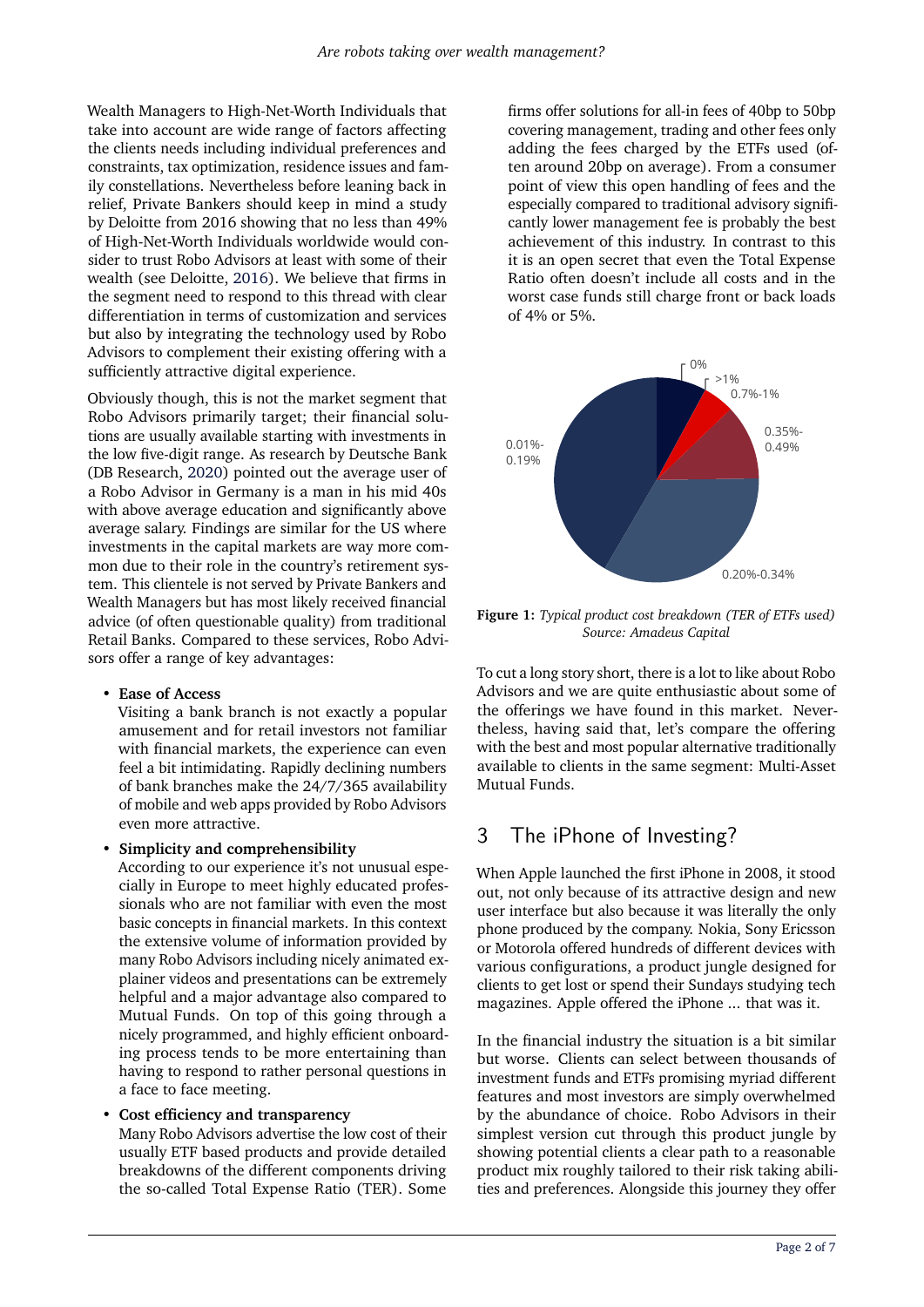background information about the various financial products used in the investment solutions and keep in touch with the clients through regular push notifications and emails. However, obviously this is not the end of the story for an industry (in)famous for its very special creativity. In practice, research shows that the Robo Advisors attracting the lion share of assets are not those selling simple, reasonable and cheap solutions but those players utilizing various portfolio optimization and market timing methods promising superior risk adjusted returns. This is where things become complicated for the end client and this is where we think investors need to be very careful.

#### 3.1 How much robo is in the Robo Advisor

Big data, machine learning and artificial intelligence have become powerful buzzwords not only in the financial industry. The term Robo Advisor combined with these trends makes the impression that there is some intelligent machine analysing the individual clients and taking superior, unbiased investment decisions. The reality is much more profane. Mikhail Beketov, [2018](#page-6-3) analysed the methods driving the allocations of 219 Robo Advisors from 28 countries. Getting accurate information about the system in place as well as figures on Assets under Management and performance is notoriously difficult which is one of the drawbacks of Robo Advisors.

Nevertheless the work of Beketov provides some interesting insight on the most popular concepts used by firms in the industry. Funny enough, the dominating concept driving allocations according to this paper is Modern Portfolio Theory, an asset allocation framework soon celebrating its 70<sup>th</sup> birthday. Beketov also found that there is a tendency to "improve and augment this framework rather than applying and developing entirely new approaches" (this includes using Var or CVaR instead of volatility as well as concepts such as the Black-Litterman model). This is not a bad thing



**Figure 2:** *Strategies driving Robo Advisors Source: Mikhail Beketov, [2018](#page-6-3)*

per se but it confirms what we already suspected - the brave new world of Robo Advising is mostly quantitative asset management with a new interface. Having said that, the industry also suffers from the same flaws and limitations that quantitative asset managers have been struggling with for decades. The systematic investment processes are still designed by humans and many approaches look great in backtests but fail to life up to expectations in reality. The clients of a leading German Robo Advisor learnt this the hard way in 2020 when the praised risk management algorithms reduced exposure to risk assets just when markets started to rebound leaving them with hefty losses.

#### 3.2 Limited track record and intransparency

As outlined before these problems are not new at all but well known among quantitative asset and wealth managers. However while it takes at least three years for an active investment fund to even receive a Morningstar rating, the average Robo Advisor studies by Beketov in 2018 was only founded around 2014. Also, while detailed performance data and risk return analysis on investment funds are readily available on the web, comparing different Robo Advisors is a much more tricky exercise. Most importantly it can be assumed that concepts such as conditional value at risk and risk parity are rather foreign to the targeted retail clientele. This is fine as long as optimization procedures are sufficiently robust and effectively avoid extreme allocations but as the previously mentioned example shows this is not always the case. We took a look at the performance of a sample of 23 German Robo Advisors published on biallo.de (*[Robo-Advisor: Das sind die Top-Performer](#page-6-4) [2020!](#page-6-4)*). After 2 years the total return of the reported (defensive) solutions extends from little more than 4% to almost 16%.



Equity quotas are mostly around 30% but some solutions invest no more than 10% in stocks while others go up to 35% and add commodities or real estate. In other words, the same client will end up receiving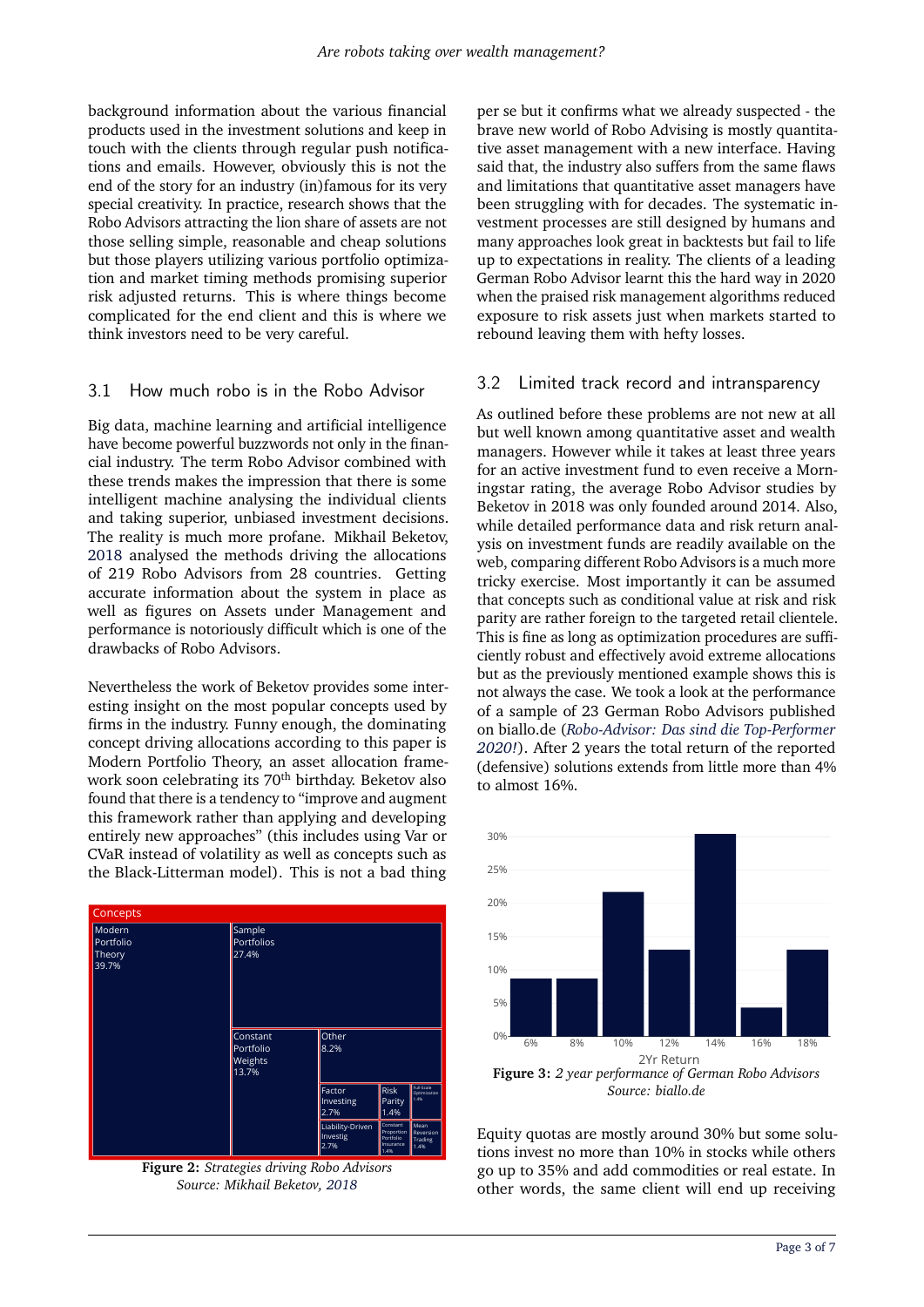vastly different products with significantly different risk return profiles depending on which provider is chosen. Eventually investors searching for a Robo Advisor need to understand the difference between purely passive approaches and active risk management processes and judge the reliability of the algorithms used by the providers offering the latter. It is at least debatable whether the majority of retail clients understands that with active risk management processes they may end up with a market exposure deviating a lot from what they initially expected to have.

#### 3.3 Don't write-off the Multi-Asset Mutual Funds

We also crunched some numbers on the longer-term performance of the leading German Robo Advisors and compared it with the results delivered by Active Multi-Asset Mutual Funds in the same risk category. For this little analysis we used the life performance test published by Brokervergleich (*[Robo Advisor im Echtgeld-](#page-6-5)[Test 2021](#page-6-5)*) that has been tracking returns of 8 then available Robo Advisors in the Balanced category since 2016. We afterwards took the results of the mutual fund ranking published by Das Investment (*[Deutsch](#page-6-6)[lands größte Fonds-Statistik](#page-6-6)*) in 2015 and selected all Balanced Multi-Asset Funds with a 5 star Morningstar rating. All funds are still in business and by using the results published in 2015 we avoid survivorship bias. Out of the 8 Robo Advisors tracked by Brokervergleich at the beginning of 2016, three dropped out of the sample before the end of 2020 for unexplained reason. Out of these 3 Robo Advisors one was lagging its peers at the time of the discontinuation of the time series. The Robo Advisors in question are still in business.



**Figure 4:** *Performance Robo Advisors (red) vs Funds (blue) Source: Brokervergleich, Bloomberg, Amadeus Quantamental*

The results are not surprising. The performance of the Robo Advisors tracked varies only slightly and statistically not significantly except for one outlier. The performance delivered by the Multi-Asset Funds is generally comparable. The Balanced Mutual Funds vary more widely in their risk taking but those with a similar



**Figure 5:** *Drawdowns Robo Advisors (red) vs Funds (blue) Source: Brokervergleich, Bloomberg, Amadeus Quantamental*

volatility deliver similar or even slightly better returns than the respective Robo Advisors.



**Figure 6:** *Risk/Return Robo Advisors (red) vs Funds (blue) Source: Brokervergleich, Bloomberg, Amadeus Quantamental*



**Figure 7:** *Return/Risk Robo Advisors (red) vs Funds (blue) Source: Brokervergleich, Bloomberg, Amadeus Quantamental*

Most importantly, looking at the ratio between Return and Risk we find that the field is led by three Mutual Funds while the worst performance has been delivered by a Robo Advisor and its active risk manage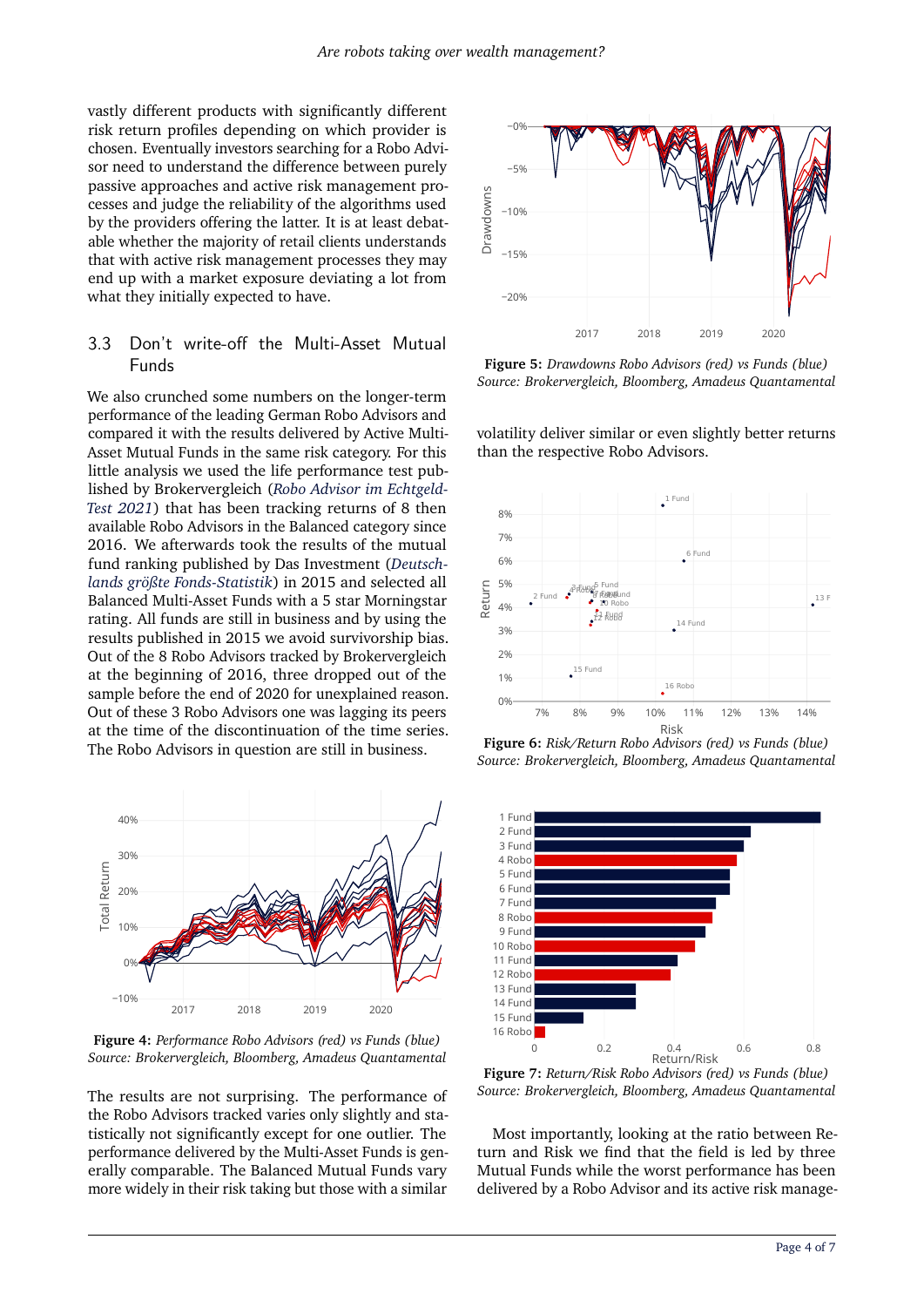ment approach. It is worth noting that these results are net of fees, assuming that the clients do not pay Front or Back Load fees which are often waived nowadays. Nevertheless, this is a major limitation of our study as we cannot rule out that especially unsophisticated investors end up still paying ridiculously high upfront fees. As outlined, transparency on fees is one of the greatest achievements of Robo Advisors.

### 3.4 Not that cheap after all

It is worth noting though that the prices charged by different Robo Advisors in the market also vary widely and some players with management fees around 1% are not cheap at all especially for smaller investments as below graphic for the German market shows. These are ranges were an Active Multi-Asset Fund or Fund of ETFs can be competitive.



## 3.5 Conclusion: It's the marketing, stupid

Obviously this study is not exhaustive and suffers from small sample size and the short time frame available. It however yields a couple of important findings:

- Well rated Active Multi-Asset funds can compete with Robo Advisors in terms of Risk/Return and thus provide an attractive alternative provided that management fees are competitive and Front and Back Load are waived.
- Investors picking Robo Advisors with active risk management strategies can experience very bad surprises as the outlier in our sample shows. Trusting a significant share of ones wealth to such a strategy with limited track record does not seem advisable.
- Furthermore fund based wealth management solutions offer important advantages, especially a greater transparency concerning historical performance, Assets under Management and the availability of independent performance ratings and risk classifications.

• Beyond this, fund based solutions benefit from far less administrative work and greater flexibility. Investors who don't want to trust their wealth to a single strategy don't need to open several discretionary wealth management accounts but can easily buy and sell different Multi-Asset Funds from various asset managers through a single brokerage account.

Eventually the disciplines where Robo Advisors truly excel are marketing, client education and fee transparency. The average retail client with little knowledge of the subject and little time to study it benefits from a simple, intuitive onboarding process that helps to narrow down the overwhelming number of products offered by the financial industry to one simple, more or less suitable solution. For many perplexed investors this is already extremely helpful. Beyond this, Robo Advisors benefit investors through an attractive educational offering and greater fee transparency as well as in some cases truly lower costs.

However, as outlined before the business model suffers from major drawbacks. We believe that at a the right price Multi-Asset Mutual Funds are still the best product for retail investors looking for well diversified financial solutions. Asset Managers need to invest in the toolboxes necessary to lower entry barriers for investors and effectively offer suitable products to them. Fee structures need to become fair, transparent and competitive. We imagine a model that combines the attractive onboarding and learning environment offered by Robo Advisors with fund based solutions. In this context, the easier comparability of investment funds is a major advantage for clients.

For High-Net-Worth Individuals a hybrid model that uses technology to combine a highly efficient and attractive onboarding, KYC and regular maintenance of client data with customization and face-to-face advisory will be the model of choice.

End investors should be extremely careful regarding Robo Advisors promising superior Risk/Return profiles based on active risk management programs. Algorithms that automatically and aggressively shift allocations between asset classes can deliver terrible underperformance if market behavior deviates from historical patterns. Clients need to understand the unreliability of backtests and should not be fooled by long Whitepapers and fancy buzzwords such as Artifical Intelligence or Machine Learning. The majority of German Robo Advisors in our sample delivered very respectable results and offers very fair fee structures but with more and more products hitting the market we would advice clients to study the products well and diversify across multiple solutions especially when selecting strategies that are rather active.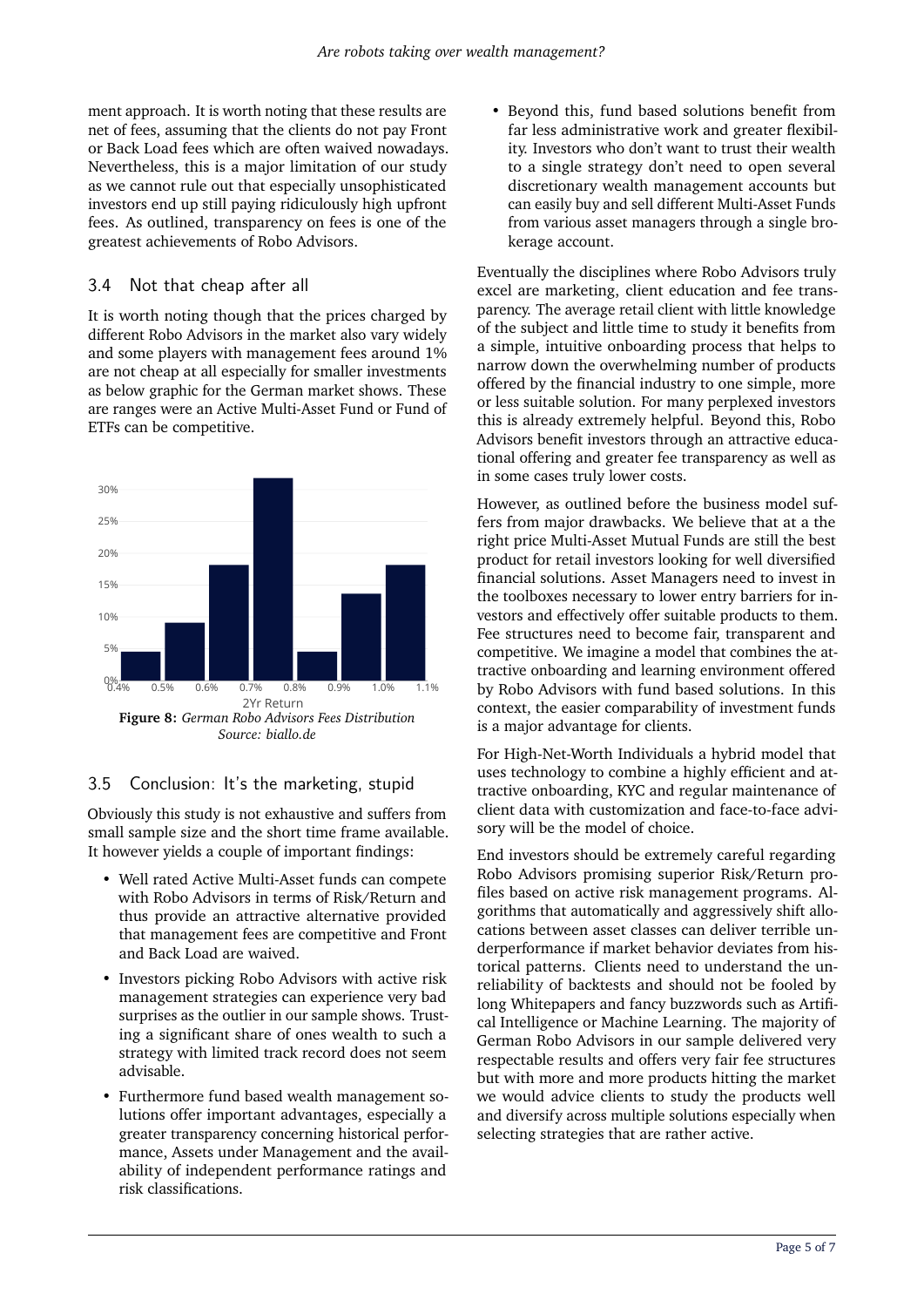# A new Asset & Wealth Management ecosystem

Amadeus Capital and Freie Internationale Sparkasse are partners in Amadeus Quantamental, a Luxembourg based start-up launched in 2018 with the aim to bundle the further development of both firms' investment processes including the implementation of sophisticated quantitative portfolio management methods and sustainable investing. We believe in the power of an ecosystem built around shared services and rapid continuous improvement. Our investment, reporting and research solutions can be white-labeled and offered to other Asset & Wealth Managers.

For further information please refer to our websites or contact us:

Amadeus Capital SA Rue François-Versonnex 7 1207 Genève - Switzerland T +41 22 544 25 25 info@amadeus.ch https://www.amadeus.ch

 $\mathcal{R}_{\mathcal{I}}$ 

Freie Internationale Sparkasse S.A. 53, Rue Gabriel Lippmann L-6947 Niederanven T: +352 22 48 60 -1 info@f-i-s.lu https://www.f-i-s.lu

&

Amadeus Quantamental SARL 25a Boulevard Royal L-2449 Luxembourg info@amadeusquantamental.lu